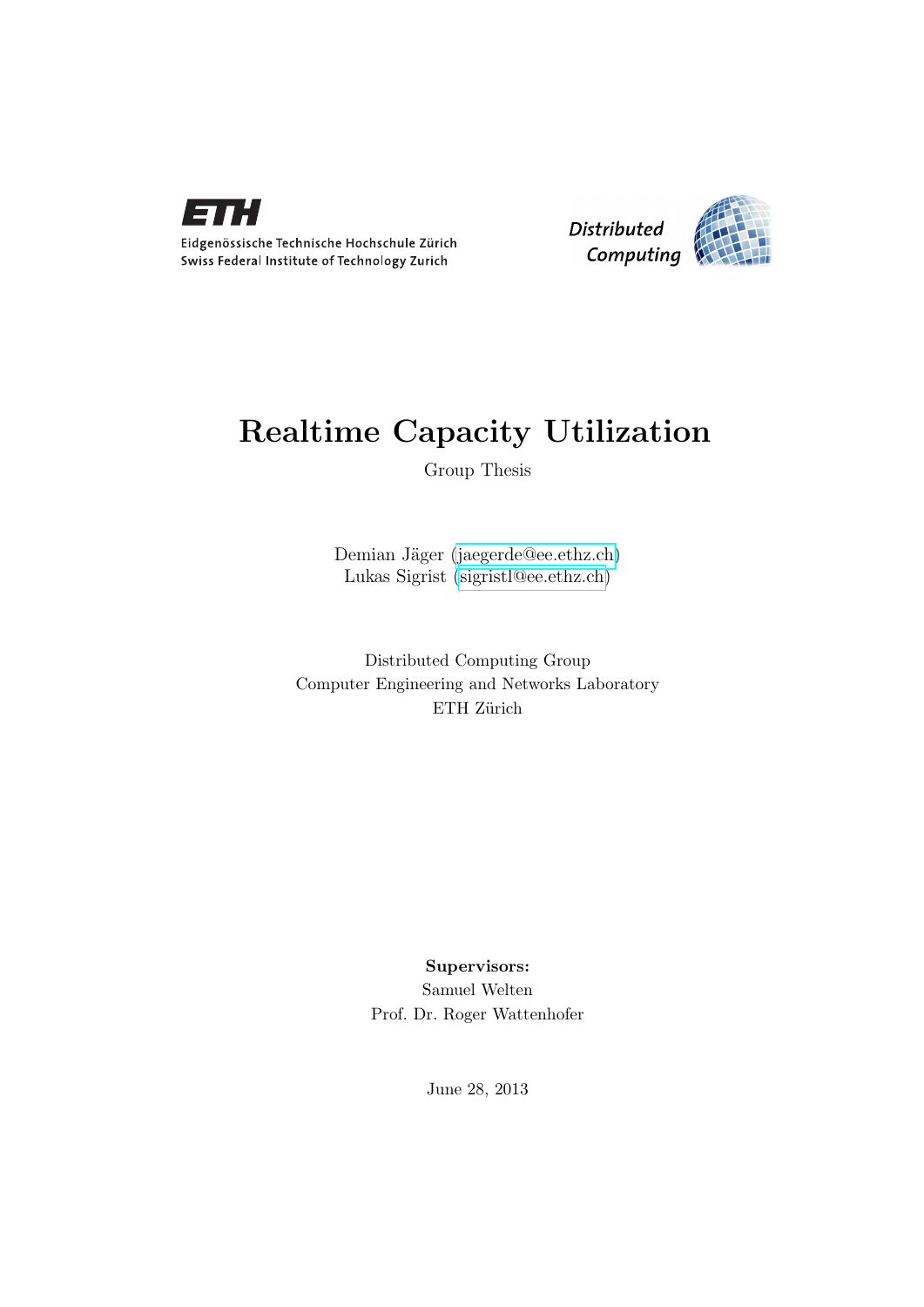# Abstract

<span id="page-1-0"></span>This thesis focus on counting people in a specified area by analyzing the local WLAN traffic. We use the fact that the majority of the Swiss are in possession of a smartphone.

We examined the traffic and found out that this counting method provides good results for recurring events but does not perform well in unique or rapidly changing situations.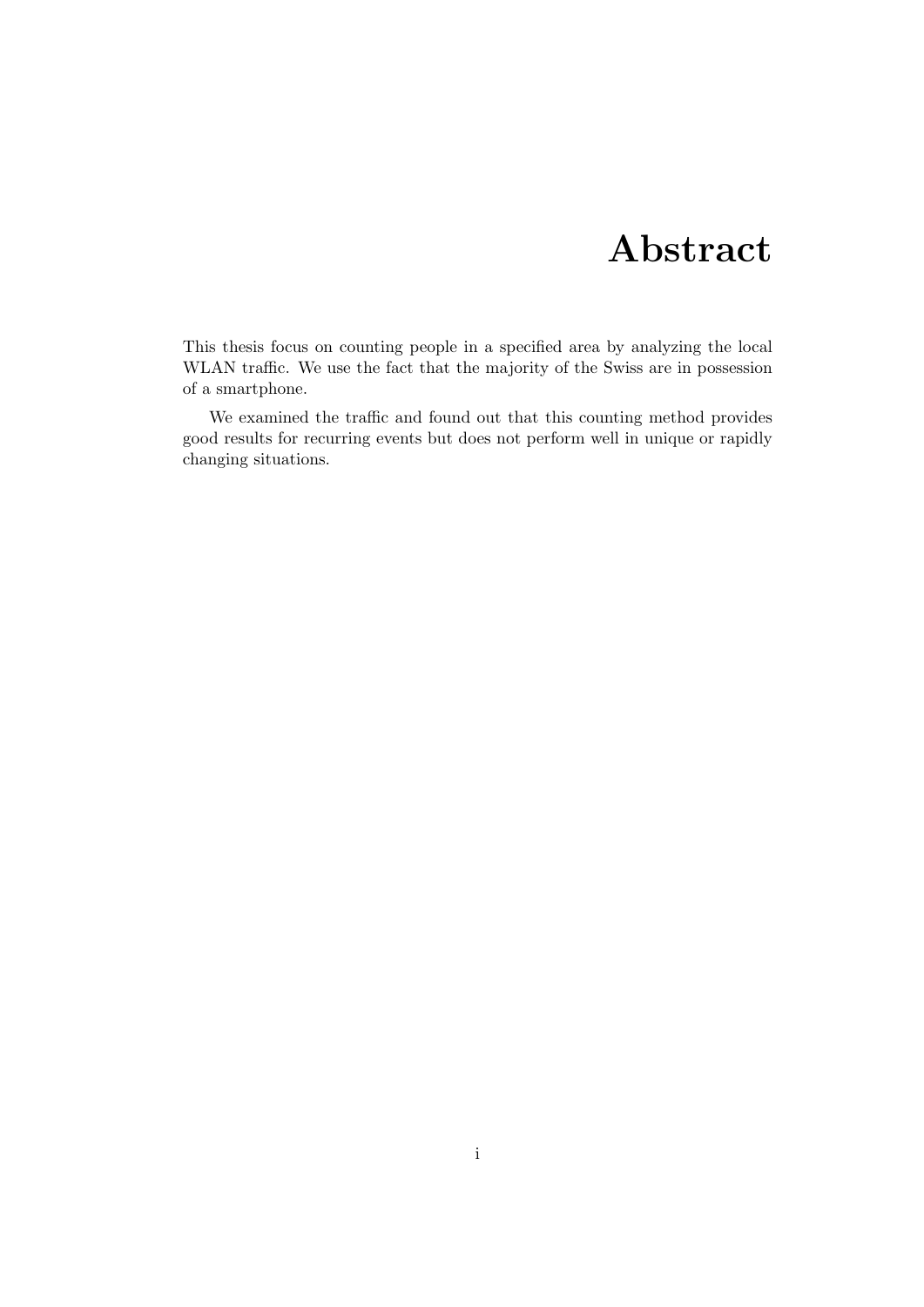# **Contents**

|          | Abstract             |                                                                                |                |  |  |
|----------|----------------------|--------------------------------------------------------------------------------|----------------|--|--|
| 1        |                      | Introduction                                                                   |                |  |  |
| $\bf{2}$ | <b>WLAN</b> Standard |                                                                                |                |  |  |
|          | 2.1                  |                                                                                | 3              |  |  |
|          |                      | What is a Probe Request $\dots \dots \dots \dots \dots \dots$<br>2.1.1         | 3              |  |  |
|          |                      | 2.1.2<br>Why we Capture Probe Requests $\dots \dots \dots \dots \dots$         | $\overline{4}$ |  |  |
|          | 2.2                  |                                                                                |                |  |  |
|          |                      | 2.2.1<br>When are ACKs sent $\ldots \ldots \ldots \ldots \ldots \ldots \ldots$ | $\overline{4}$ |  |  |
|          |                      | 2.2.2<br>Why we Capture Acknowledgments $\ldots \ldots \ldots \ldots$          | $\overline{4}$ |  |  |
| 3        |                      | Counting System Implementation<br>5                                            |                |  |  |
|          | 3.1                  |                                                                                | 5              |  |  |
|          |                      | 3.1.1                                                                          | 6              |  |  |
|          |                      | 3.1.2                                                                          | 6              |  |  |
|          |                      | 3.1.3                                                                          | 6              |  |  |
|          | 3.2                  | Server                                                                         |                |  |  |
|          |                      | 3.2.1<br>Receiving Data from Stations $\dots \dots \dots \dots \dots \dots$    | $\overline{7}$ |  |  |
|          |                      | 3.2.2                                                                          | $\overline{7}$ |  |  |
|          |                      | 3.2.3                                                                          | $\overline{7}$ |  |  |
|          | 3.3                  |                                                                                | $\overline{7}$ |  |  |
| 4        |                      | <b>Experiments</b>                                                             | 10             |  |  |
|          | 4.1                  |                                                                                | 10             |  |  |
|          | 4.2                  |                                                                                | 10             |  |  |
|          | 4.3                  | Results                                                                        | 12             |  |  |
|          |                      | Estimated Present Persons Versus by Hand Counted Persons<br>4.3.1              | 12             |  |  |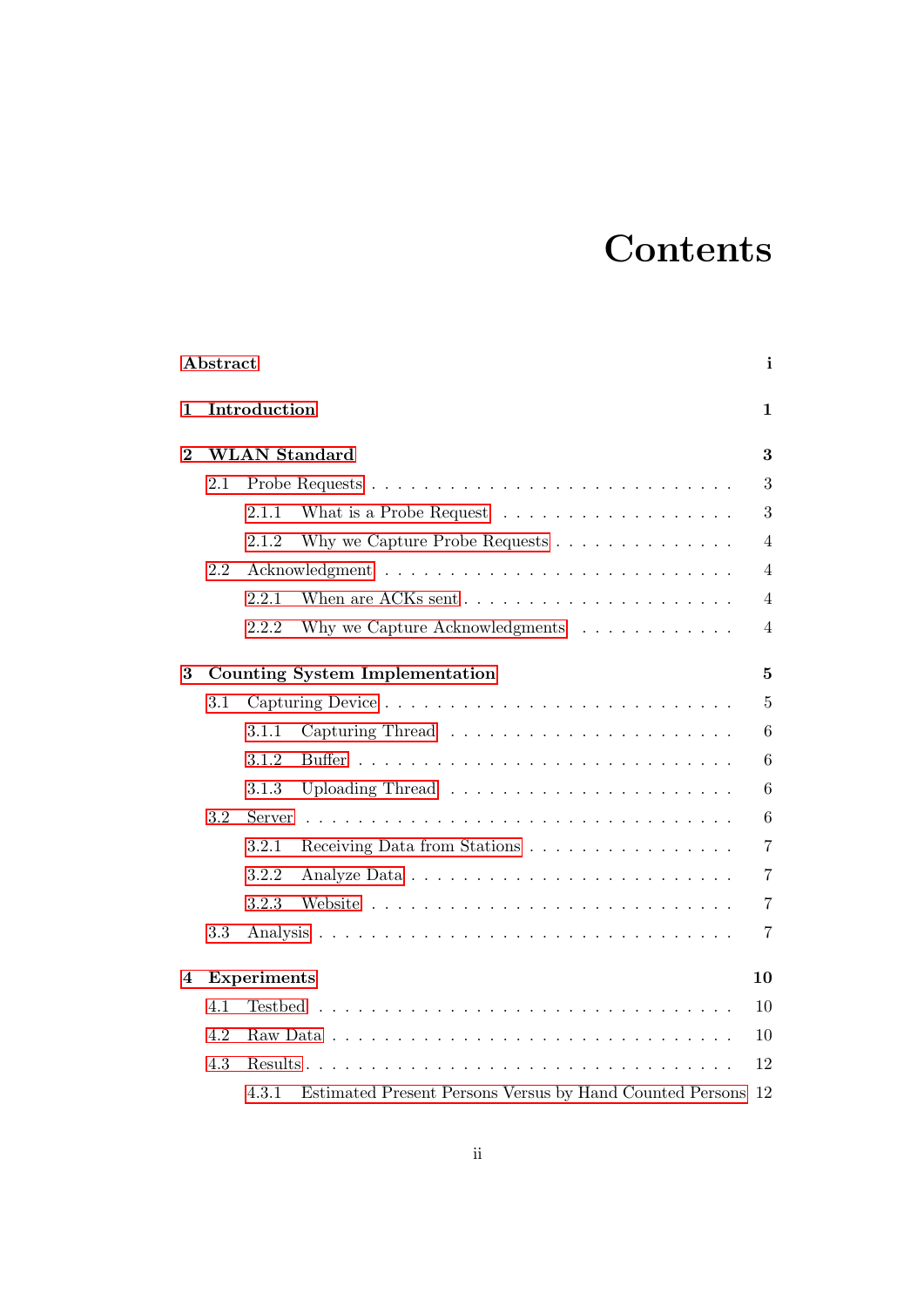#### Contents iii

|  | 4.3.3 Daily Average 15 |  |
|--|------------------------|--|
|  |                        |  |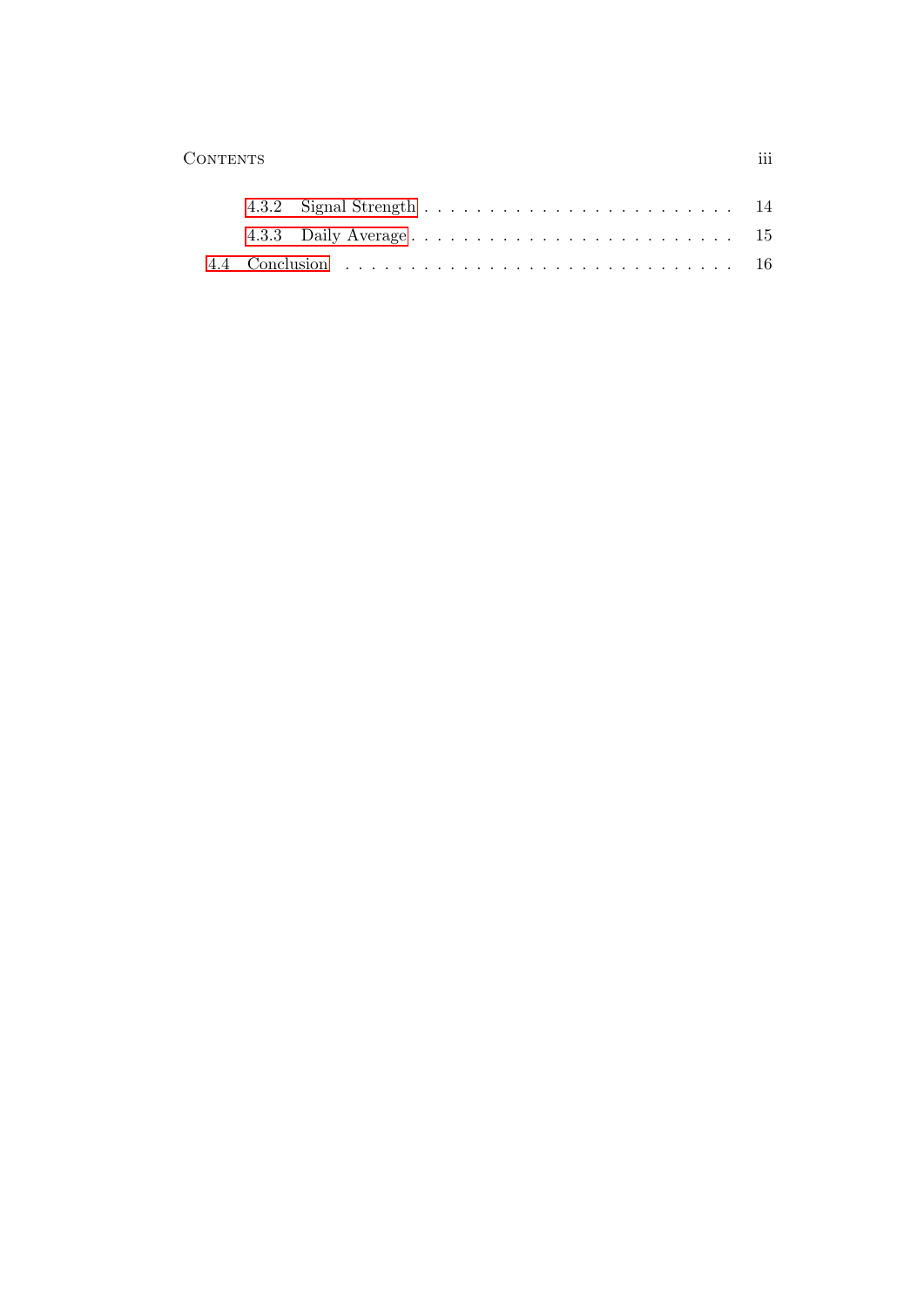# CHAPTER<sub>1</sub> Introduction

<span id="page-4-0"></span>Every student knows this situation: it's nearly twelve o'clock and you can't wait until the lecture has finished and you can go to lunch. But there will be thousands of other students heading to the same place. Wouldn't it be convenient to know the number of people in the canteens and where you get your food the fastest? This is only one of many situations where it is useful to know how many people are located in a place. Think of getting the last free seat in public transportation at rush hour. Or even more critically: where you have to direct all the people to when you have to evacuate a whole football stadium.

Counting people in a specific public area is the central part of our thesis. As given in the examples before, this could be the amount of people in a public building, in a park, in a train, in a bus or in many other possible places. The major problem of counting people in such a place is that the method should not restrict anyones freedom. In the best case, the counting isn't noticed by anyone.

There are many different approaches of counting or estimating the number of people in a specified area. To count the number of people taking the subway, for example, one could use turnstiles which give an exact number of passing passengers, but would be too restricting for only counting the number of people. An alternative to that would be light barriers which are accurate when everyone has to pass through a narrow enough point. However, if this method should be applied to a massively open area, the installation of many separate light barriers to count the passing people accurately would cost a lot of money. Additionally, there is still the issue of detecting whether someone is entering or leaving the area (this could be solved with two barriers behind each other, but this would double the costs again).

Another approach is the analysis of the video material from observation cameras. The people density could be estimated by image analysis and could be projected to the whole area in order to estimate the number of people. Because of the extrapolation of the measured people density, this method is less accurate than the both mentioned before, and requires a complex surveillance camera system and a lot of computational power to analyze the images in realtime. To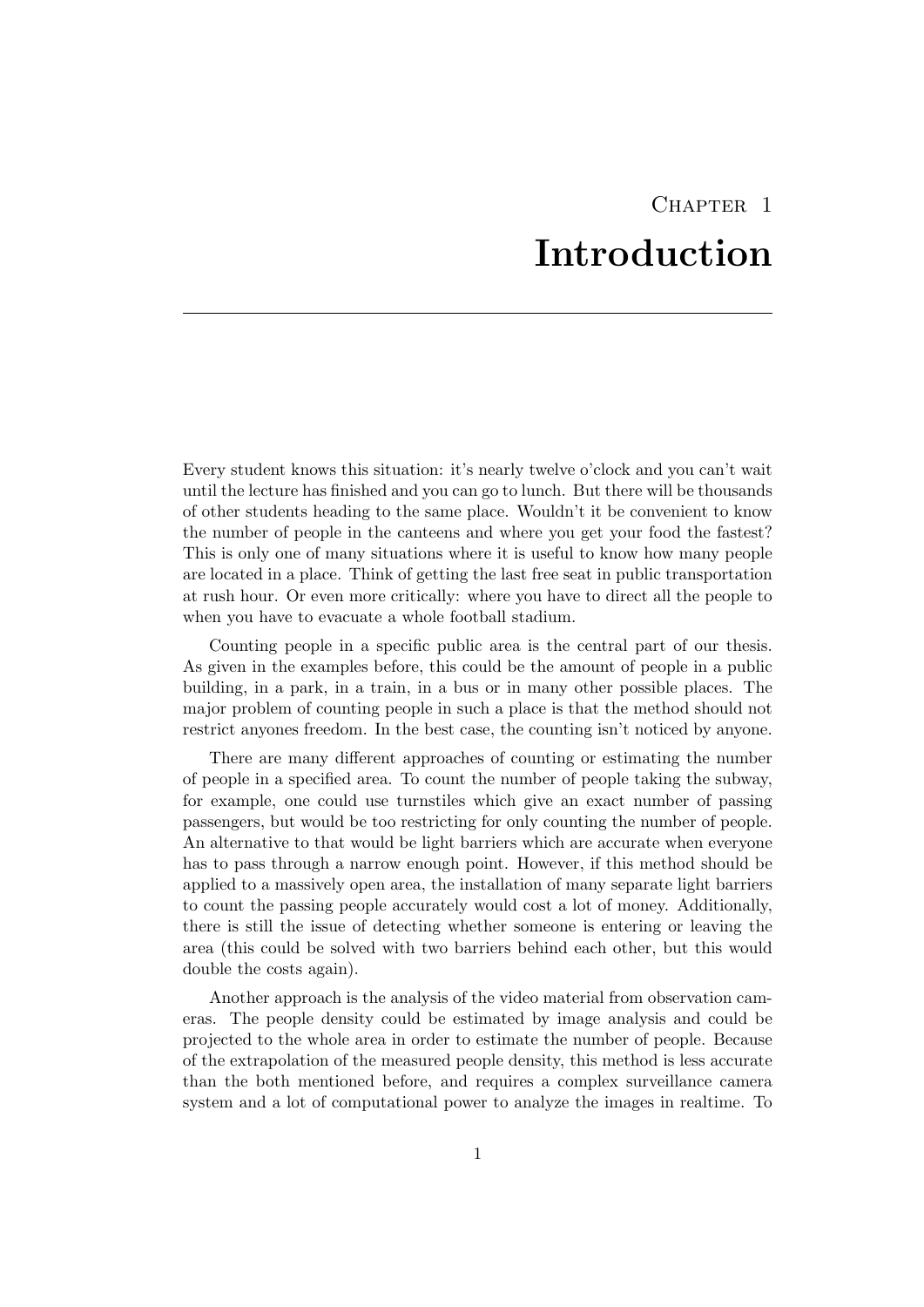#### 1. INTRODUCTION 2

make the analysis more accurate one could take more and more cameras into account, which, in turn, would drive up the costs a lot.

A third method of measuring the number of people is not to count each human being itself, but only to count their mobile phones. The number of mobile phones indicates the approximate amount of people (as statistics show, 92% of the Swiss own a mobile phone<sup>[1](#page-5-0)</sup>). To identify the number of mobile phones, the mobile phone communication could be recorded and analyzed in order to count the number of unique devices. However, analyzing the GSM traffic requires a complex infrastructure and a lot of computational power to keep track of the devices when they change their radio base station.

The approach we are following in this thesis: instead of analyzing the mobile phone communication, we only analyze the WLAN traffic of smartphones. As recent surveys show, two third of the population in Switzerland own a smartphone[2](#page-5-1) . And a key feature of every smartphone is its WLAN capability. While observing the WLAN traffic, we recognized that smartphones are periodically sending so-called probe requests even if no WLAN network is reachable. We decided to analyze the WLAN traffic to estimate the number of smartphones and extrapolate it to get the number of people in the observed area. The advantage of this method is that it doesn't disturb people at all and works even in observing widely open areas. Compared to the analysis of the mobile phone communication, the hardware requirements are very low and by far not as much computational effort is needed. The hardware installation also doesn't require a lot of space and is easily installed in a predefined environment. However, as we can only recognize a certain part of all present people, the tradeoff we had to make is that it doesn't provide very accurate results.

This thesis is divided in three different parts: First of all, we have a closer look at what the WLAN standard says about our detected probe requests and whether there are other possibilities to detect attendant WLAN devices. Subsequently, we present the hardware and software environment we used to capture and analyze the WLAN traffic. At the end, we present results we investigated and other interesting information we gathered during our longterm WLAN traffic observation.

For capturing WLAN traffic and testing our analysis methods we installed a test system in our famous canteen called Gloriabar.

<span id="page-5-0"></span><sup>&</sup>lt;sup>1</sup>Swiss Federal Statistical Office , [http://www.bfs.admin.ch/bfs/portal/de/index/](http://www.bfs.admin.ch/bfs/portal/de/index/themen/16/04/key/approche_globale.indicator.30103.301.html) [themen/16/04/key/approche\\_globale.indicator.30103.301.html](http://www.bfs.admin.ch/bfs/portal/de/index/themen/16/04/key/approche_globale.indicator.30103.301.html), state of 2010

<span id="page-5-1"></span> $^{2}$ bonus.ch, [http://www.bonus.ch/RDP-20130115\\_DE.pdf](http://www.bonus.ch/RDP-20130115_DE.pdf), 15.01.2013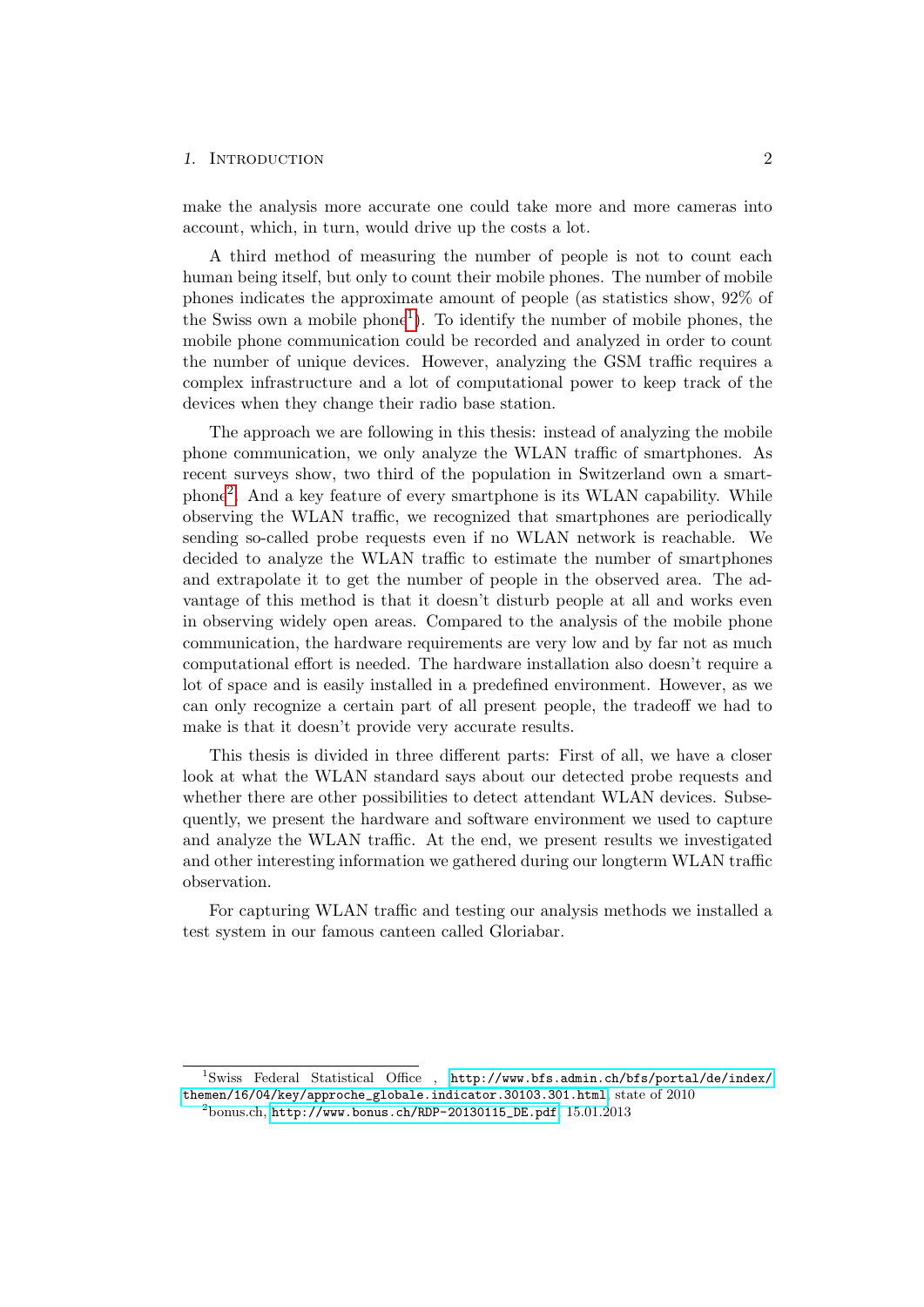# <span id="page-6-0"></span> $CHAPTER$  2 WLAN Standard

In this section we describe the parts we used of the WLAN standard. We utilized the characteristics of this standard for our counting method. These are defined in the IEEE 802.11 standard.

## <span id="page-6-1"></span>2.1 Probe Requests

#### <span id="page-6-2"></span>2.1.1 What is a Probe Request

A WLAN enabled device is permanently (even if already connected to a certain network) searching for so called basic service sets (e.g. your home WLAN router, or an access point of a company network). The device is hoping to find a better basic service set (BSS), for example one that corresponds to your home network, or one that corresponds to the network which the device is already connected to but has a better signal strength.

There are two different ways of finding a BSS: the active and the passive scanning mode.

Each BSS is sending so-called beacons in which it advertises its basic properties (e.g. 'Here you can connect to the ETH network'). In passive scanning mode the WLAN device is just listening. If it sees a beacon of a BSS which is of higher priority than the one which it is currently connected to, it will try to connect to that BSS.

In active scanning mode, the WLAN device is sending so-called probe requests in order to check if there are networks available. The BSS answers with a probe response. In the IEEE 802.11 standard, there is no time range specified how frequently this probe requests have to be sent<sup>[1](#page-6-3)</sup>. In general, it isn't specified whether a device should be in active or passive scanning mode. The active scanning mode doesn't even have to be implemented. Both methods have their advantages and disadvantages.

<span id="page-6-3"></span><sup>&</sup>lt;sup>1</sup>IEEE Standard 802.11-2012, page 108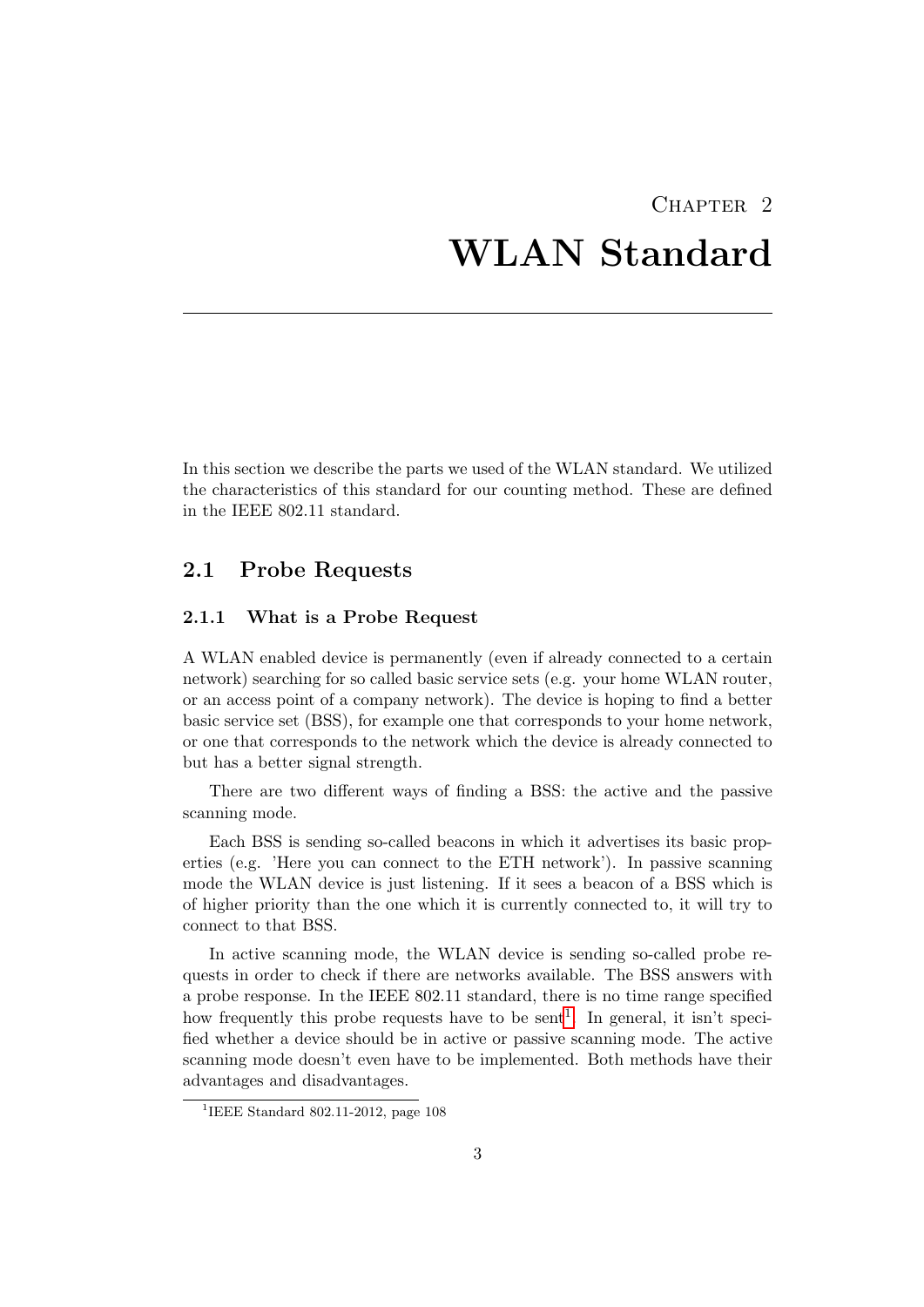#### <span id="page-7-0"></span>2.1.2 Why we Capture Probe Requests

Even though it is not compulsory in the standard, most of the smartphones (especially devices on which runs Android or iOS) are at least partially in active scanning mode. Thus the amount of devices in active scanning mode is an indicator of the currently present smartphones.

In every probe request the WLAN device is sending its own MAC address to which the BSS replies with a probe response. Since the MAC address is unique, we can assume that as long as we capture probe requests from a specific origin this device must be near our capturing device.

## <span id="page-7-1"></span>2.2 Acknowledgment

#### <span id="page-7-2"></span>2.2.1 When are ACKs sent

Acknowledgments (ACK) are sent by the receiver of a data packet to the sender of the packet in order to inform the sender that the packet was transmitted correctly.

#### <span id="page-7-3"></span>2.2.2 Why we Capture Acknowledgments

Since in some places (especially at our testing place) most of WLAN enabled devices are connected to a network, this devices don't send probe requests permanently. For this devices, we check whenever a BSS acknowledges a packet. In this case it is not important who sent the packet (it is the MAC address of the BSS) but to whom it is addressed.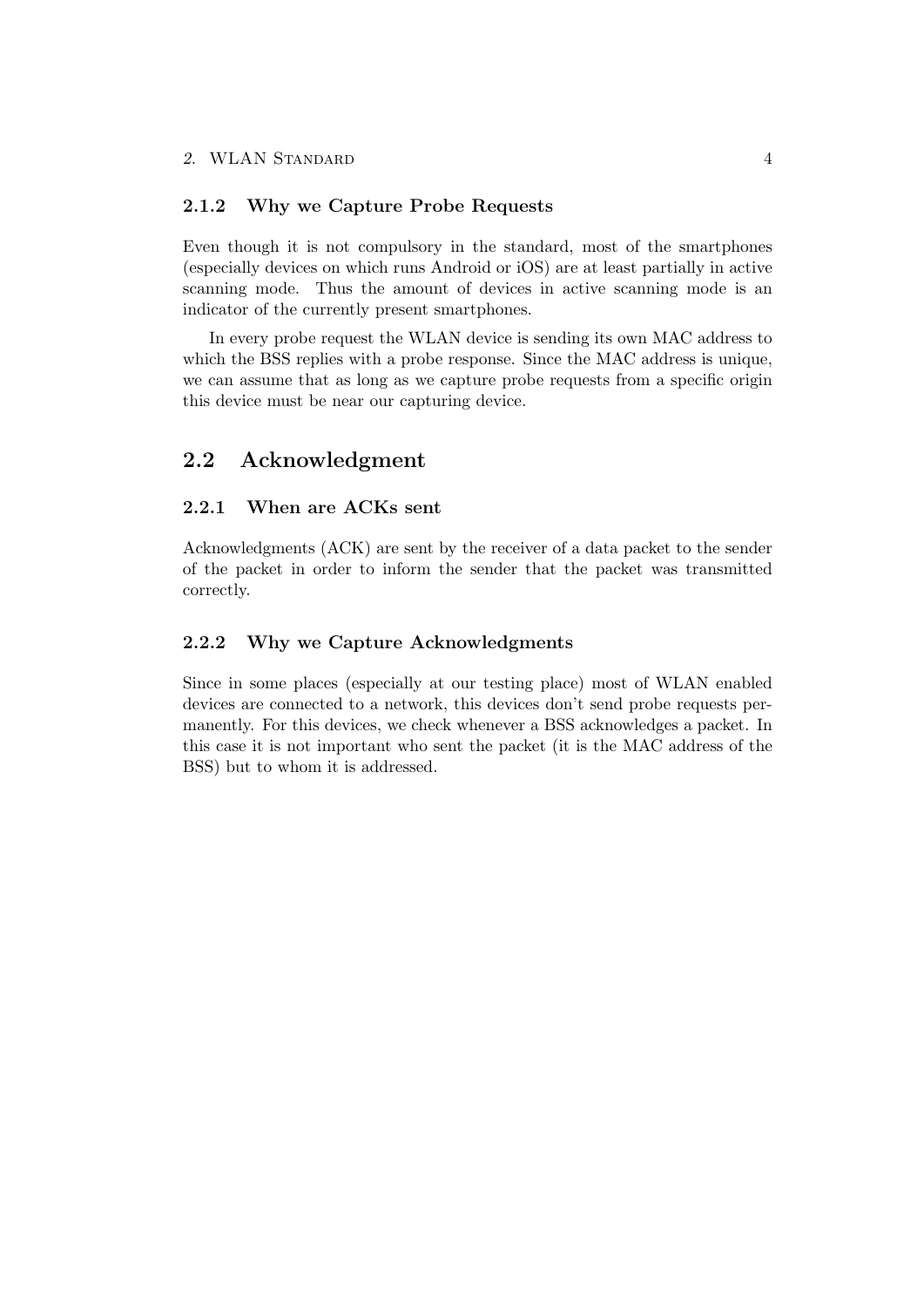## CHAPTER<sub>3</sub>

# <span id="page-8-0"></span>Counting System Implementation

Our system is divided into two main parts. One part is our local capturing device which records WLAN traffic and sends the captured data to the server. The other part is a server which receives the data, analyze the data and shows the results on a webpage. An overview is given in Figure [3.1.](#page-8-2) In order to improve the results in a larger area, there can be used multiple capturing devices running simultaneously but transmitting data to the same server.



<span id="page-8-2"></span>Figure 3.1: The counting system captures WLAN packets with its capture station, transmits the data to the server which presents the analyzed data on a website.

## <span id="page-8-1"></span>3.1 Capturing Device

The capturing device (here sometimes called station) we have chosen is a Raspberry Pi with two WLAN sticks attached to it over an USB connection. One of the WLAN sticks is used to capture the WLAN packets and one thread of the capturing program is writing this packets into a buffer. A second thread of the program simultaneously transmits the buffered packets over the second WLAN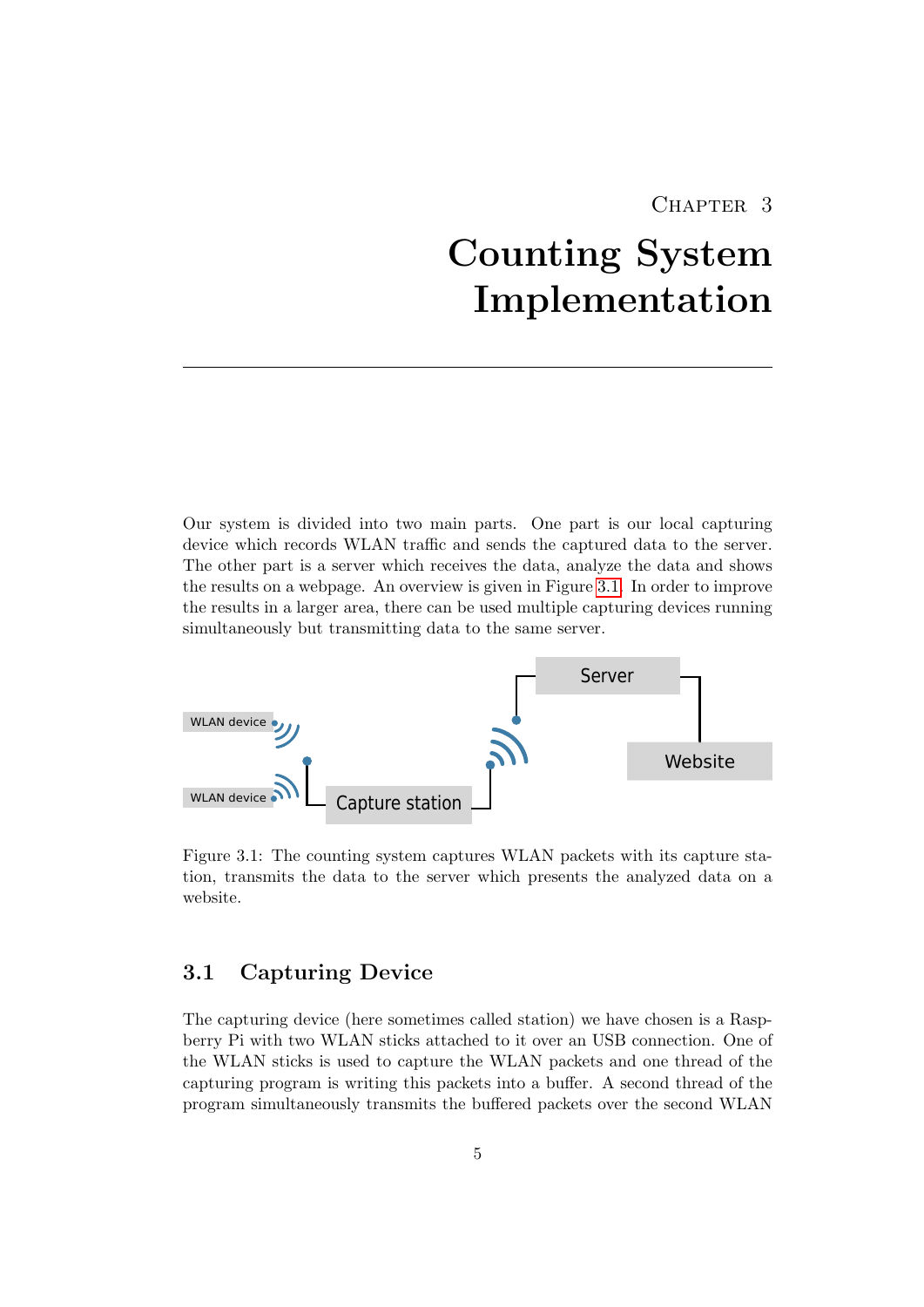stick to the server. A schematic overview of the capturing device is given in Figure [3.2.](#page-9-4)



<span id="page-9-4"></span>Figure 3.2: The capturing thread of the capturing station writes the data into the buffer. The buffer removes duplicated packets, while the uploading thread is transmitting data from the buffer to the server.

#### <span id="page-9-0"></span>3.1.1 Capturing Thread

The capturing thread decides whether to keep a captured packet and forward it to the buffer or not. Since we decided to use only packets of the types probe request and ACK, this thread ignores all other packets. Additionally, this thread deletes all information of the packets which isn't relevant for our thesis. Only the MAC address, the capturing time, the signal strength and the packet type indicator are kept.

#### <span id="page-9-1"></span>3.1.2 Buffer

In order to reduce the amount of data transmitted to the server, the captured data is written into the buffer.

Since probe requests are sent on multiple channels, they arrive several times at nearly the same time at the buffer. To prevent additional overhead, the buffer ignores new packets if the same address was already added within the last five seconds.

#### <span id="page-9-2"></span>3.1.3 Uploading Thread

If the buffer is full or a specified time since the last upload has elapsed, this thread will empty the buffer and will transmit its data to the server by using a HTTP-post-request. If the server is not reachable for a certain time, the data will be written into a file which can later be transfered to the server by hand.

## <span id="page-9-3"></span>3.2 Server

The server has three main functions: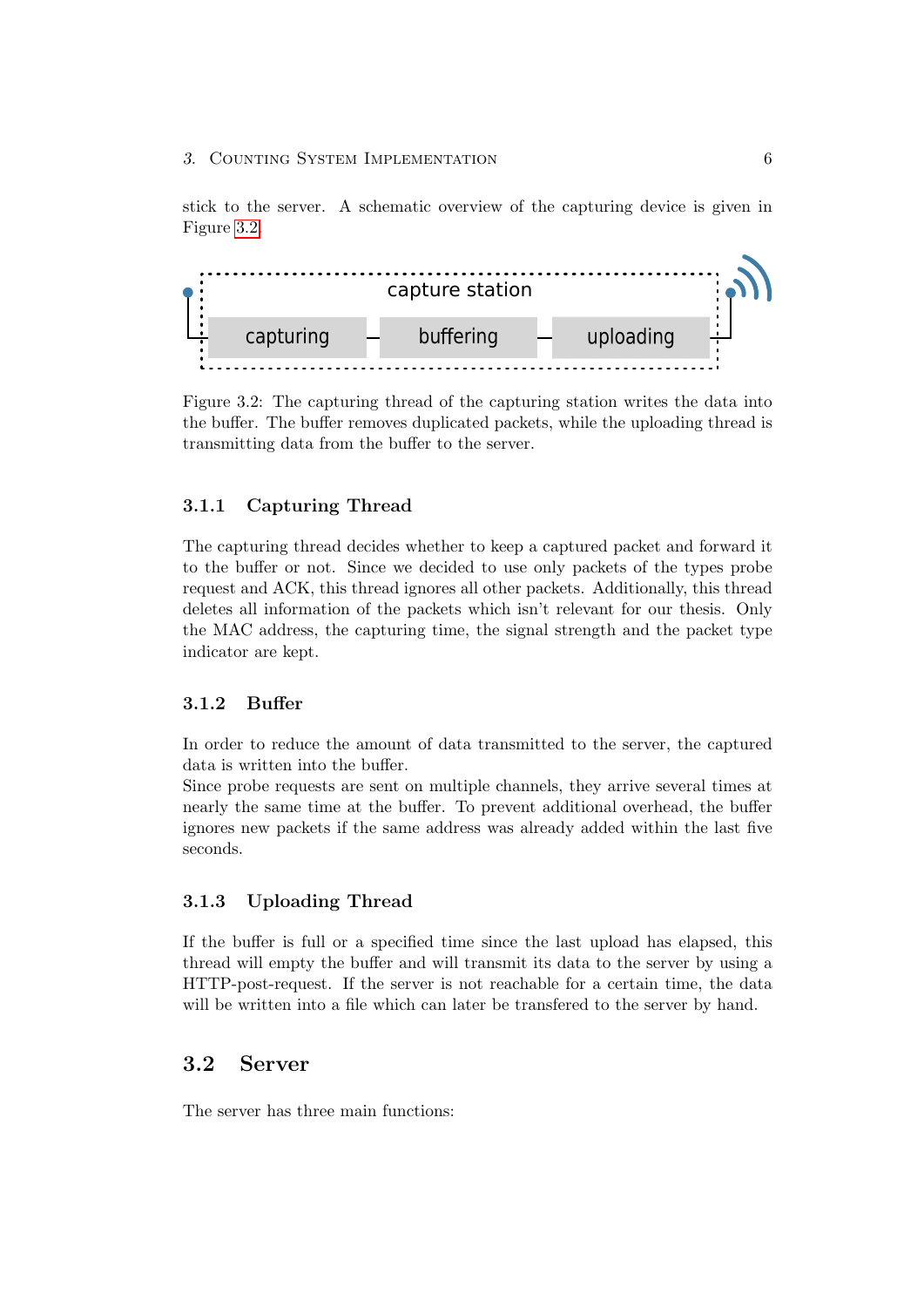- 3. COUNTING SYSTEM IMPLEMENTATION 7
	- store received data from the capturing device in a database
	- analyze the captured data
	- show statuses of the capturing stations and analyzed data on a webpage

#### <span id="page-10-0"></span>3.2.1 Receiving Data from Stations

The server has to handle the uploads which are made from different stations. After receiving a packet from a station, it inserts the packets in the database with the following information: station which received the packet, packet type, capture time and the MAC address. In addition to this, there will be saved a flag which denotes whether the data should be used (e.g. we ignore MAC addresses which belong to routers or other devices which are permanently in our area and doesn't seem to belong to a person).

#### <span id="page-10-1"></span>3.2.2 Analyze Data

This part of the server analyzes the data in the database and saves the results periodically. How the analysis works will be explained in Section [3.3.](#page-10-3)

#### <span id="page-10-2"></span>3.2.3 Website

The website is able to display statistics over the past hours and the current estimated amount of people in the area. In a password protected area it is shown which of the stations currently is online and transmitting data. There is also an interface which allows to import earlier backed up data.

## <span id="page-10-3"></span>3.3 Analysis

The analysis of the captured data is done per time interval, which is moved by a constant shift. Figure [3.3](#page-11-0) gives a short overview about the following explanation of the analysis. The shift between the interval start times is 30 seconds, as this is accurate enough for an analysis with a reasonable performance. The length of the analysis interval depends on different factors, which have to be defined previously to get good results. Before defining the analysis interval length, we have to go deeper into how we analyze the captured packets.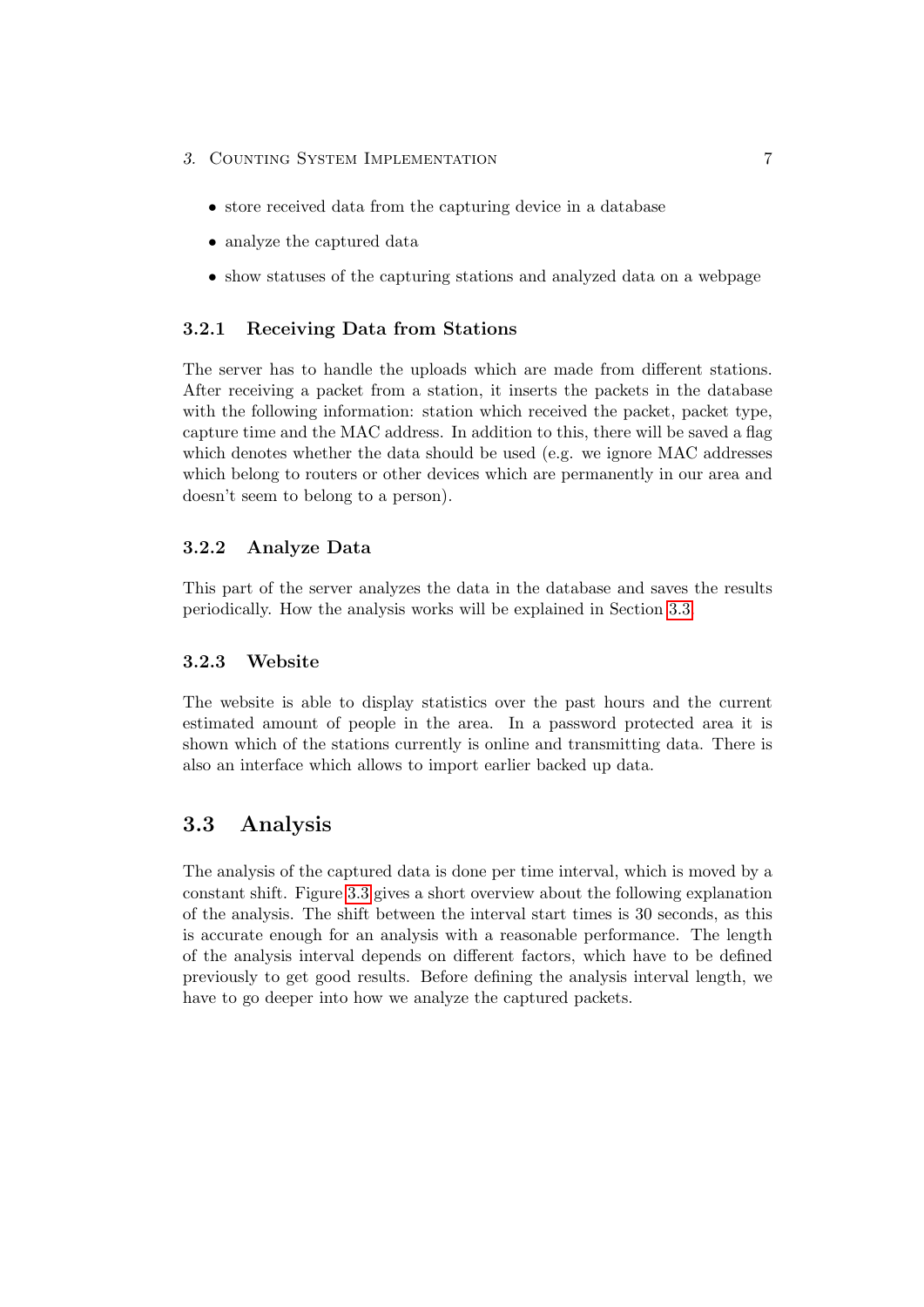#### 3. COUNTING SYSTEM IMPLEMENTATION 8



<span id="page-11-0"></span>Figure 3.3: The analysis is done per time interval, which is shifted by a fixed amount of time. The interval itself has a length of the minimum sending duration plus twice the maximum probe request interval. A device is considered as present if it's transmitting packets at least as long as the minimum sending duration.

Our goal is to get the devices (identified by their MAC addresses), which attended our observed area for a specified amount of time. We are going to call this duration minimum sending duration. The minimum sending duration is the shortest time a device has to be in the area to be considered as present by our algorithm. With this minimum sending duration we can eliminate devices, which are passing through our area and are captured only a short time. It is obvious that the analysis interval has to be at least as long as our minimum sending duration. In addition, we have to consider that the probe requests are sent with a fixed period. Because the period start times are randomly distributed, we need to add twice the time of the maximum probe request period. This has to be done to ensure that we consider probe requests over at least the minimum sending duration, even in the worst case (last probe request is immediately before the interval start and the most recent isn't considered in this interval).

In Figure [3.4](#page-12-0) you see the distribution of the average interval between two probe requests per device (below 10 seconds, we dropped repeated probe requests, above 3 minutes, we considered the device isn't available anymore). We've chosen a maximum probe request interval of 70 seconds, as it covers over 90% of all devices. This leads to our final interval length of minimum sending duration + 140s.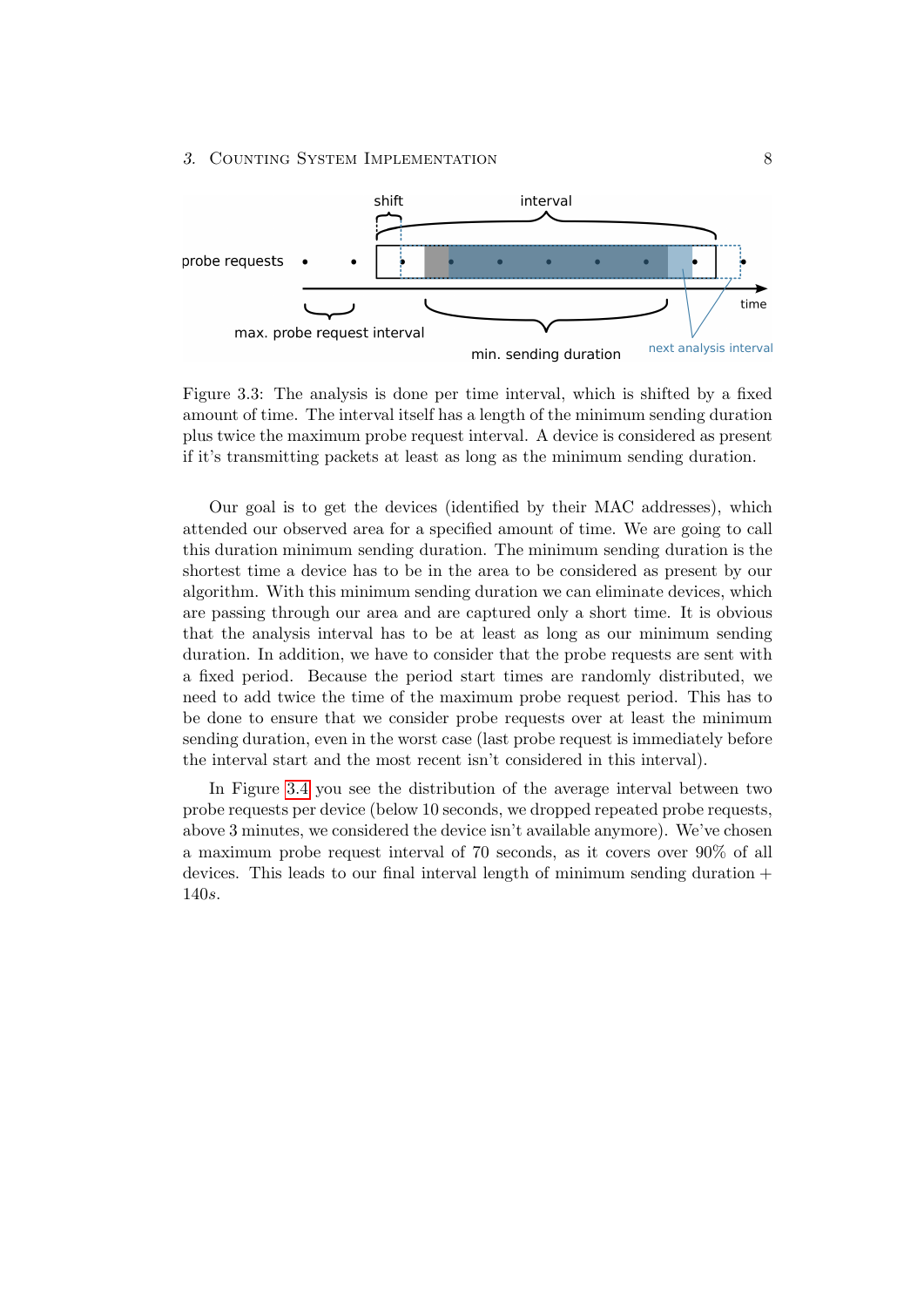

<span id="page-12-0"></span>Figure 3.4: The distribution of probe request intervals shows that most of the WLAN devices which send probe requests do this at least every 70 seconds.

The analysis itself is done for each interval and all shift seconds. We analyze for each device occurring in the interval the duration of its availability and then split the devices into two groups: the counting devices which consists of all devices meeting the defined minimum sending duration restriction. All the other devices are identified as passing devices. In the end, we store the number of counting and passing devices. In addition we save the number of devices which are newly considered as counting devices and the devices which aren't considered anymore as counting devices, both compared to the analysis interval immediately before.

With the analysis results and a counting of people by hand, we can determine a constant factor to extrapolate our number of counting devices to an estimate of the number of attending people. This and the tuning of the interval parameters are discussed when presenting the results of our experiments.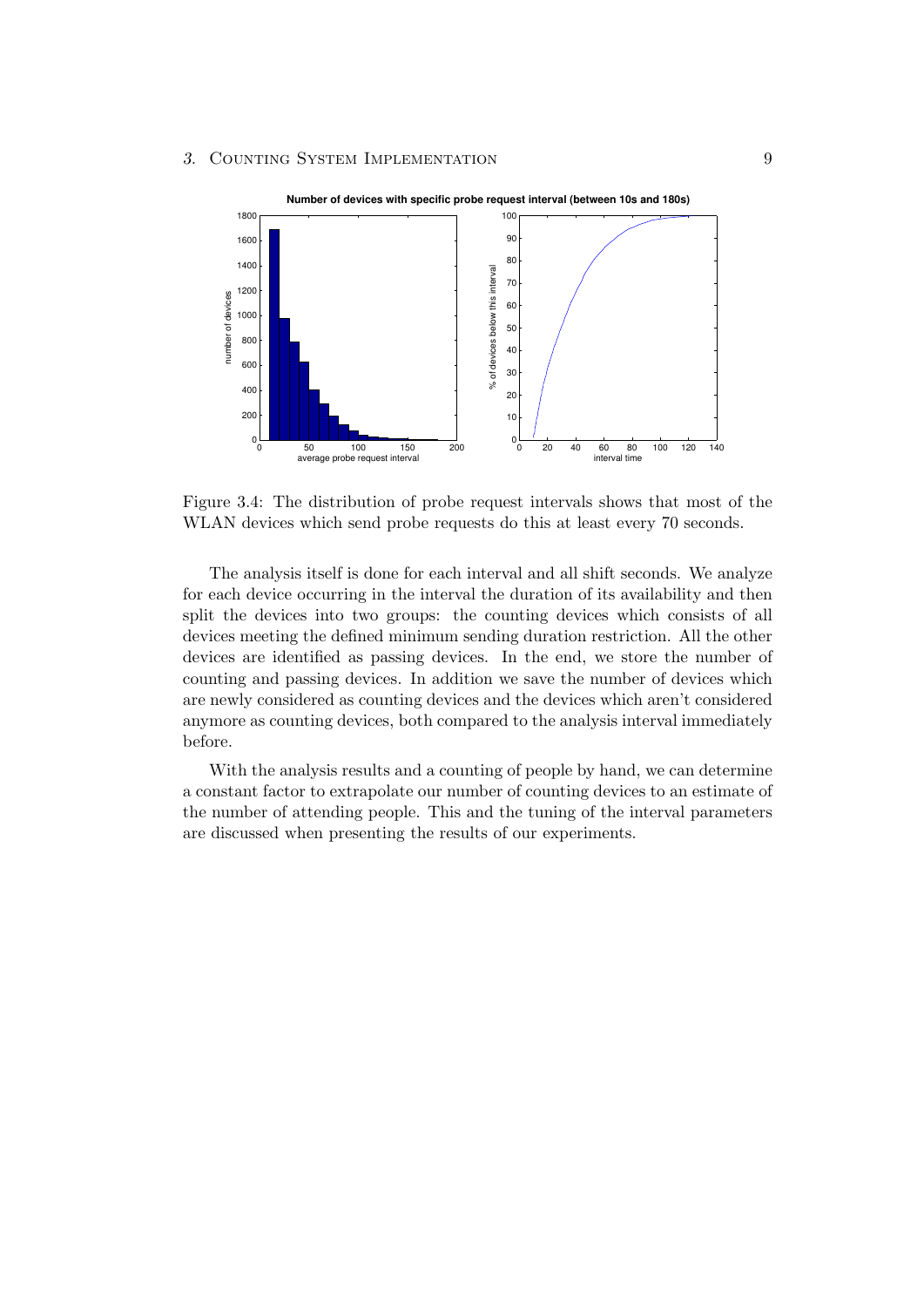# CHAPTER<sub>4</sub>

## Experiments

### <span id="page-13-1"></span><span id="page-13-0"></span>4.1 Testbed

To test our system we installed two capturing stations in a canteen at ETH called Gloriabar. The advantage of this place is that it has only one entry. This made it relatively easy to count people entering and leaving by hand. The instability of the wireless network is one of the disadvantages. Therefore, we had to use backups what made it hard to provide realtime data. Another problem were the people who just checked the daily menu and then left again. This fact leads us to use a large minimum sending duration which causes a delay.

## <span id="page-13-2"></span>4.2 Raw Data

During two months of analyzing WLAN traffic, the stations submitted around three million packets of almost 25 thousand different MAC addresses excluding all the addresses which were only observed once. 200 devices are listed on a blacklist because they are either routers or other devices which are permanently present in the canteen or in the reach of the capturing devices.

Just looking at the raw data provided in Figure [4.2](#page-14-0) there cannot be drawn any conclusions on the amount of people in a particular area. Also counting every device just once per interval doesn't show more than an increasing trend at 11:45 and there cannot be made any statement about absolute values (see Figure [4.3\)](#page-15-2).

Therefore, we needed a more differentiated analysis method as presented in Section [3.3.](#page-10-3) Applying this algorithm there appear more useful information, as we will see in Section [4.3.](#page-15-0)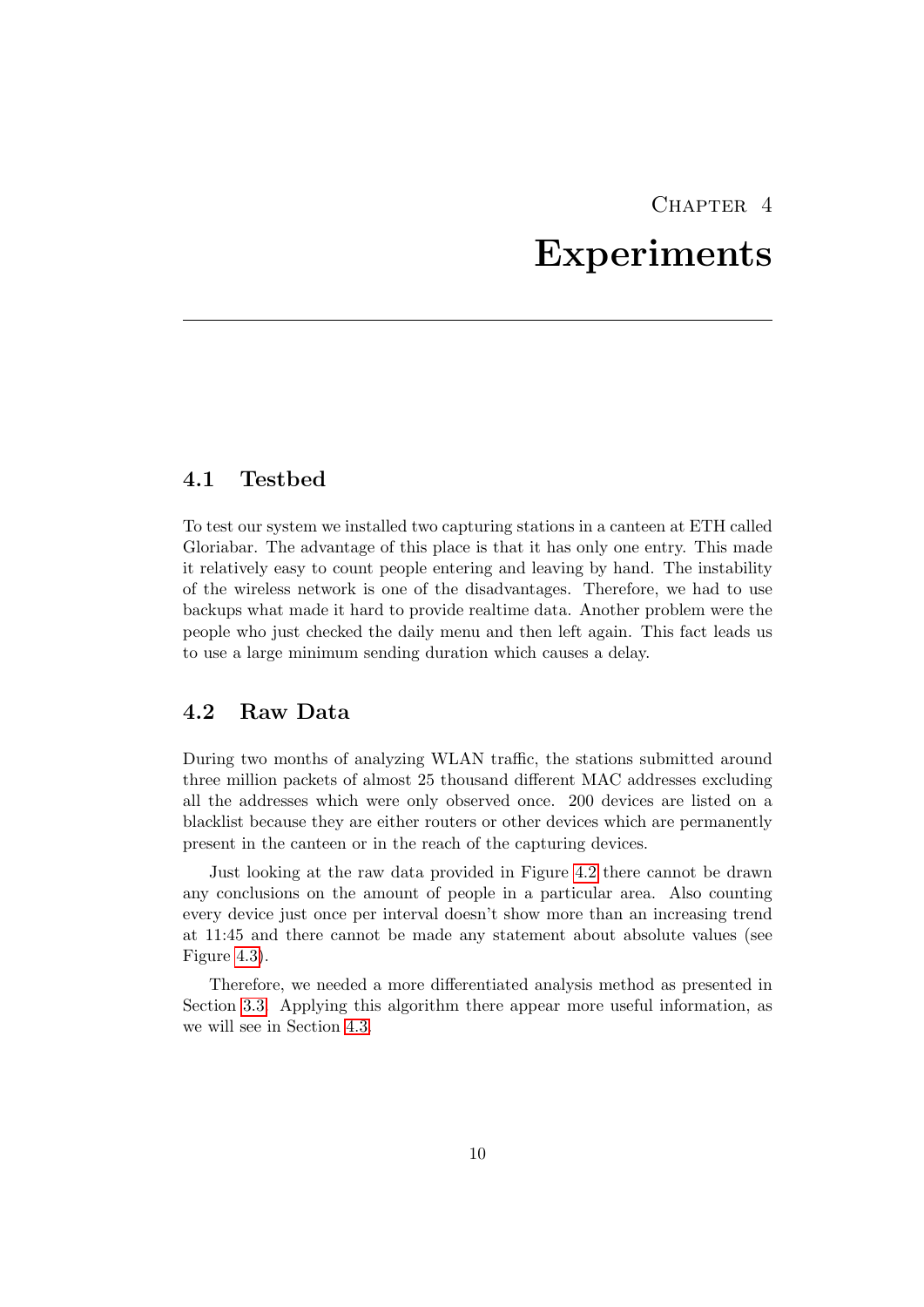4. Experiments 11



Figure 4.1: This schematic building plan gives an overview of our testbed. A big problem for the analysis were the people which were passing by on the depicted walkway.



<span id="page-14-0"></span>Figure 4.2: Just counting the amount of packets in a certain interval (here 30 seconds) doesn't show any helpful information.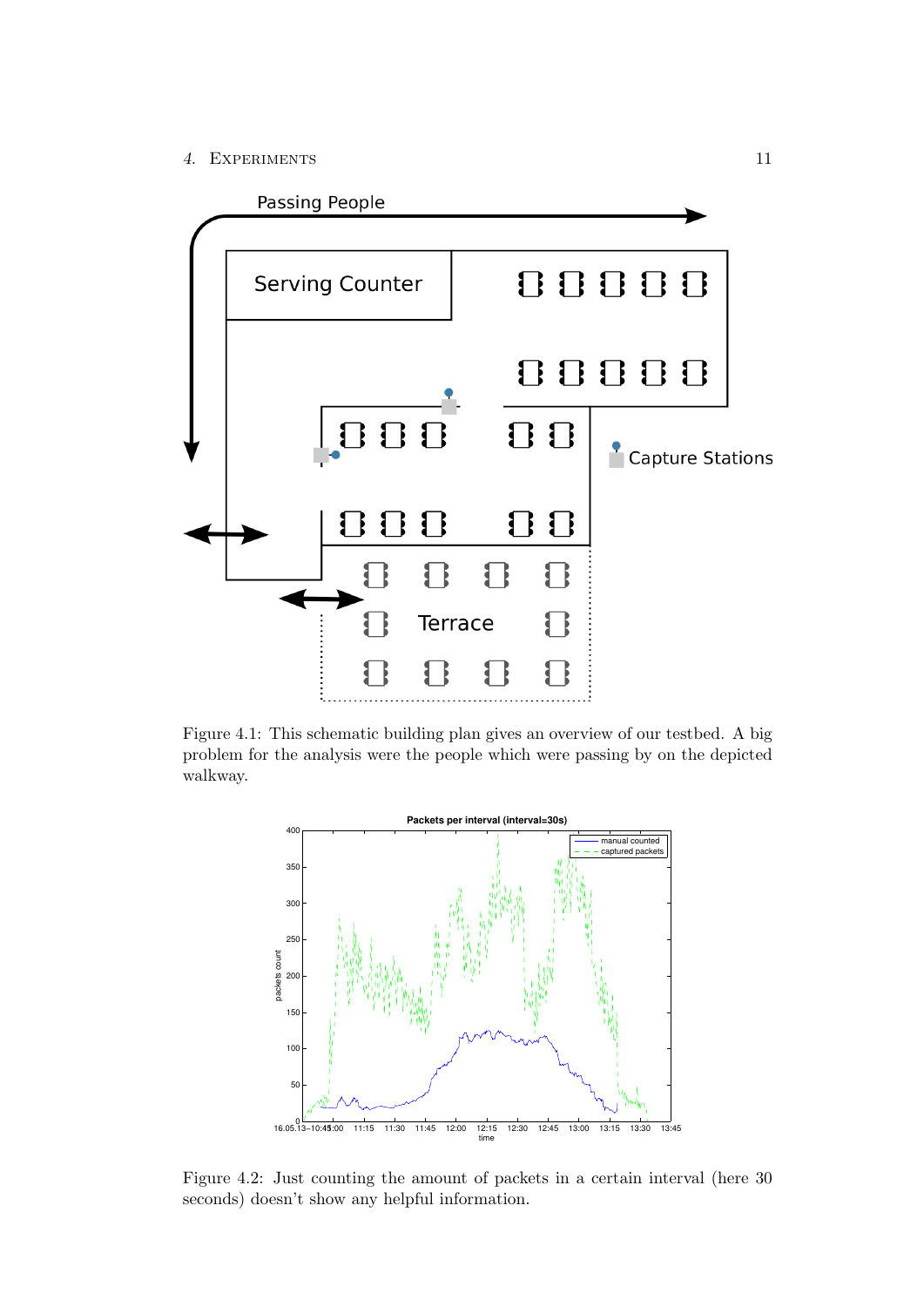#### 4. Experiments 12



<span id="page-15-2"></span>Figure 4.3: In contrast to Figure [4.2,](#page-14-0) every MAC address was just counted once per interval.

## <span id="page-15-0"></span>4.3 Results

## <span id="page-15-1"></span>4.3.1 Estimated Present Persons Versus by Hand Counted Persons

Our analysis method lead us to Figure [4.4](#page-16-0) and Figure [4.5.](#page-16-1) Both figures show a comparison between the data we counted by hand and the data we estimated by observing the captured packets.

As mentioned above, people which were just passing by had a falsifying influence on our counting method. While Figure [4.4](#page-16-0) shows the manual counted data versus an estimate with a minimum sending duration of 30 seconds, Figure [4.5](#page-16-1) shows the same data with a minimum sending duration of 5 minutes. Note that in Figure [4.5](#page-16-1) the amount of passing devices is significantly higher at beginning and end of lunch time, as a lot of people are passing by.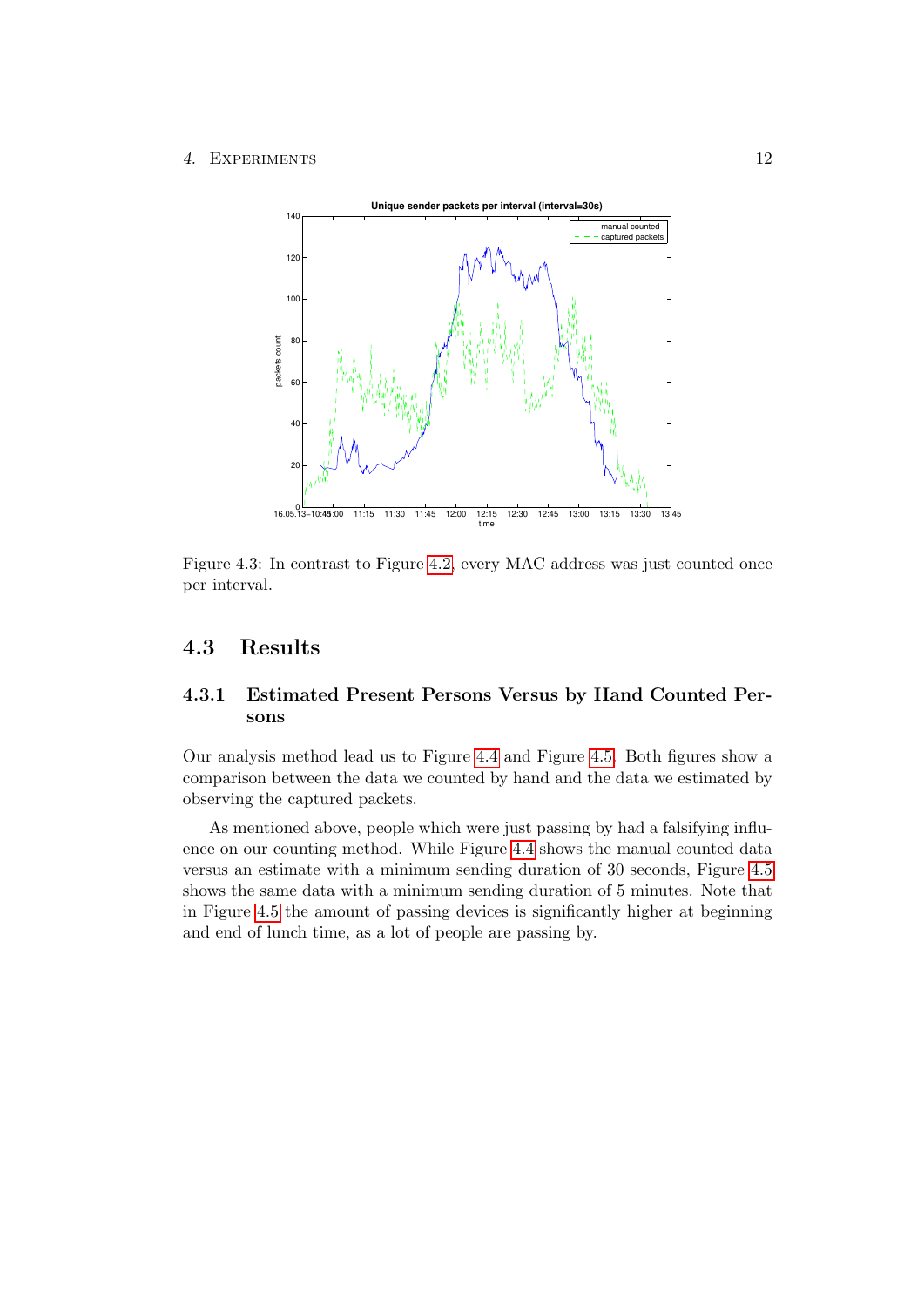#### 4. Experiments 13



<span id="page-16-0"></span>Figure 4.4: With a minimum sending duration of 30 seconds there are considered too many people counted which were just passing by on the way next to the canteen or just checking the menu.



<span id="page-16-1"></span>Figure 4.5: With a minimum sending duration of 5 minutes the amount of people considered as passing by is significantly higher than in Figure [4.4.](#page-16-0)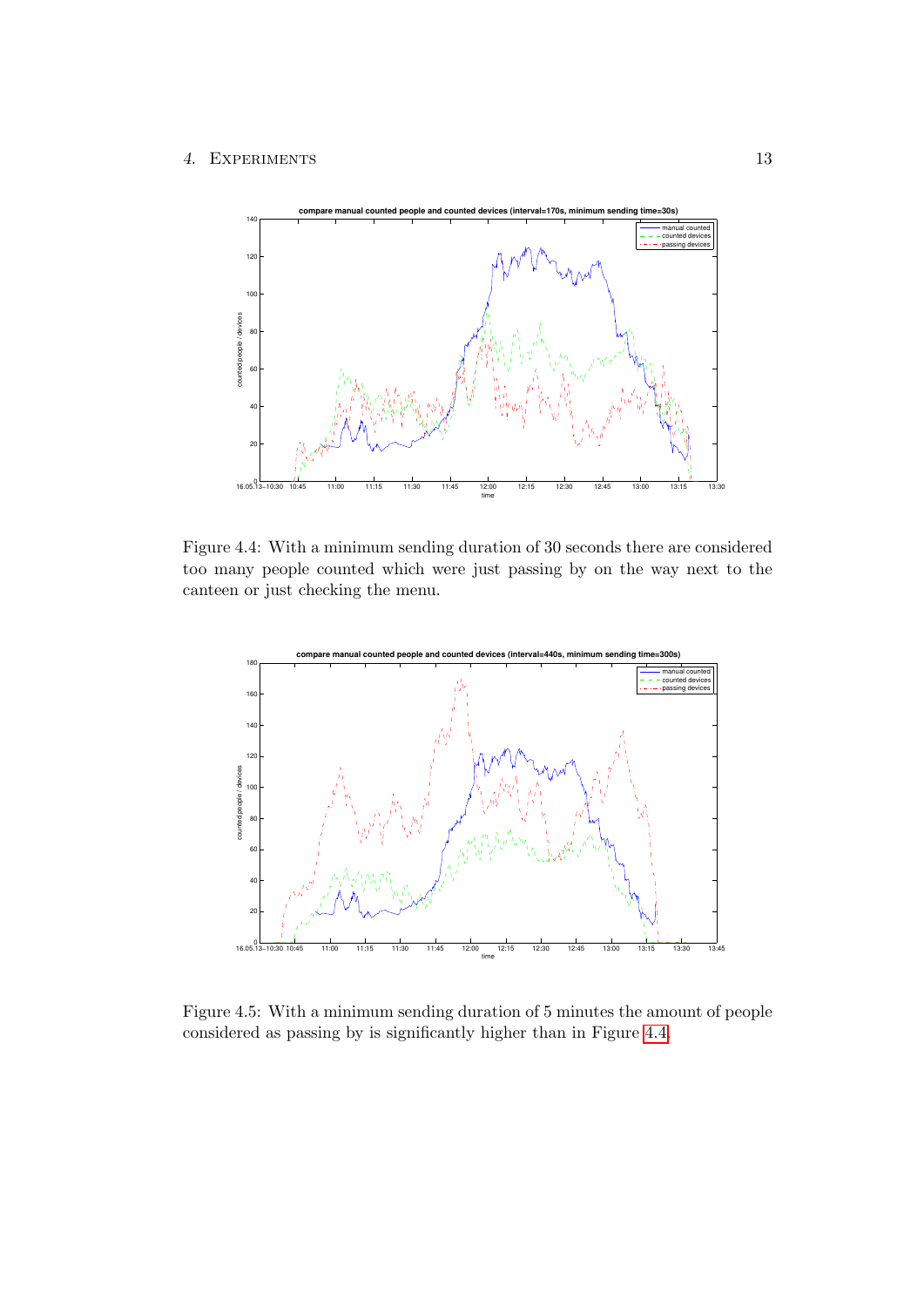

<span id="page-17-1"></span>Figure 4.6: Assuming that one out of 1.75 persons carries a device with enabled WLAN, the estimate is fairly close to of the actual amount of people.

Figure [4.6](#page-17-1) shows the same data as Figure [4.5](#page-16-1) but with a scaling factor of 1.75. This means we suppose that one out of 1.75 persons carries a WLAN capable device with enabled WLAN. Once again, people staying near our observed area falsify our results. The increase of number of people at 11:15 could come from the fact that a library is located under the canteen and people were leaving.

#### <span id="page-17-0"></span>4.3.2 Signal Strength

Even though we recorded the signal strengths of the packets, we didn't use them for our analysis as they were very volatile. There are several reasons for this highly varying values:

- different devices are sending with different signal strengths (laptops usually have more sending power than smartphones)
- if there is much other traffic and noise present, more sending power is required for reliable transmission of data
- the focus of the capturing antenna can have a large impact

Despite these facts, there is a remarkable correlation between the signal strength and the devices which are considered as passing. Figure [4.7](#page-18-1) shows this correlation but also that the signal strength is varying over time. Due to the fact that the gap between the signal strength of the counted devices and the one of the passing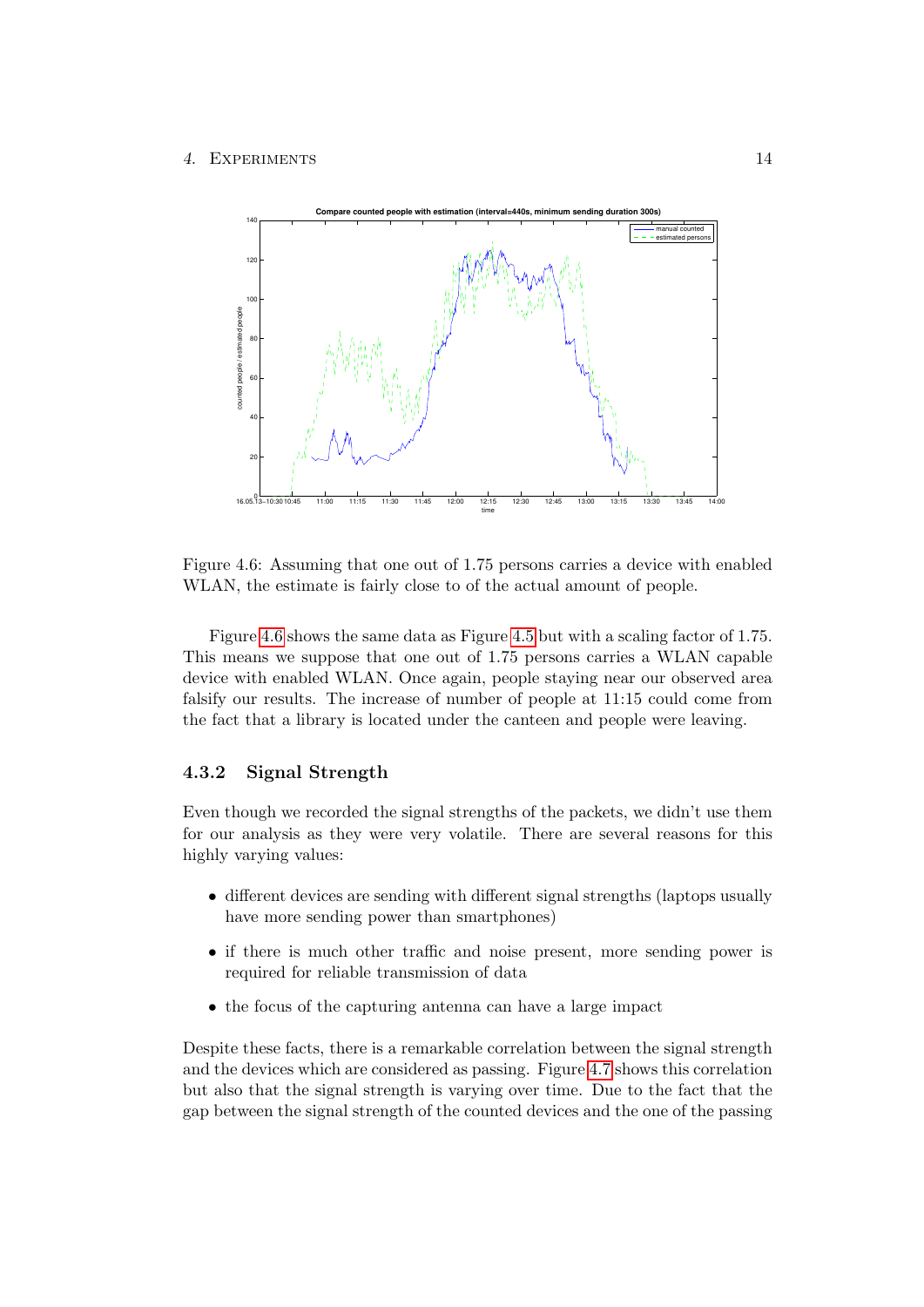#### 4. EXPERIMENTS 15

devices is small, it makes it hardly possible to decide whether we have to accept or refuse a device. Note that this information is not of importance to us since it wouldn't improve our results.



<span id="page-18-1"></span>Figure 4.7: The signal strength of the devices which are considered as passing is nearly everywhere below the signal strength of devices which are counted.

#### <span id="page-18-0"></span>4.3.3 Daily Average

As seen in Subsection [4.3.1](#page-15-1) (e.g. Figure [4.6\)](#page-17-1), the estimate can be very inaccurate. Figure [4.8](#page-19-1) shows an average over the workdays. One can see that the lecture breaks are at xx:00 to xx:15 and many students are getting their coffee in the canteen.